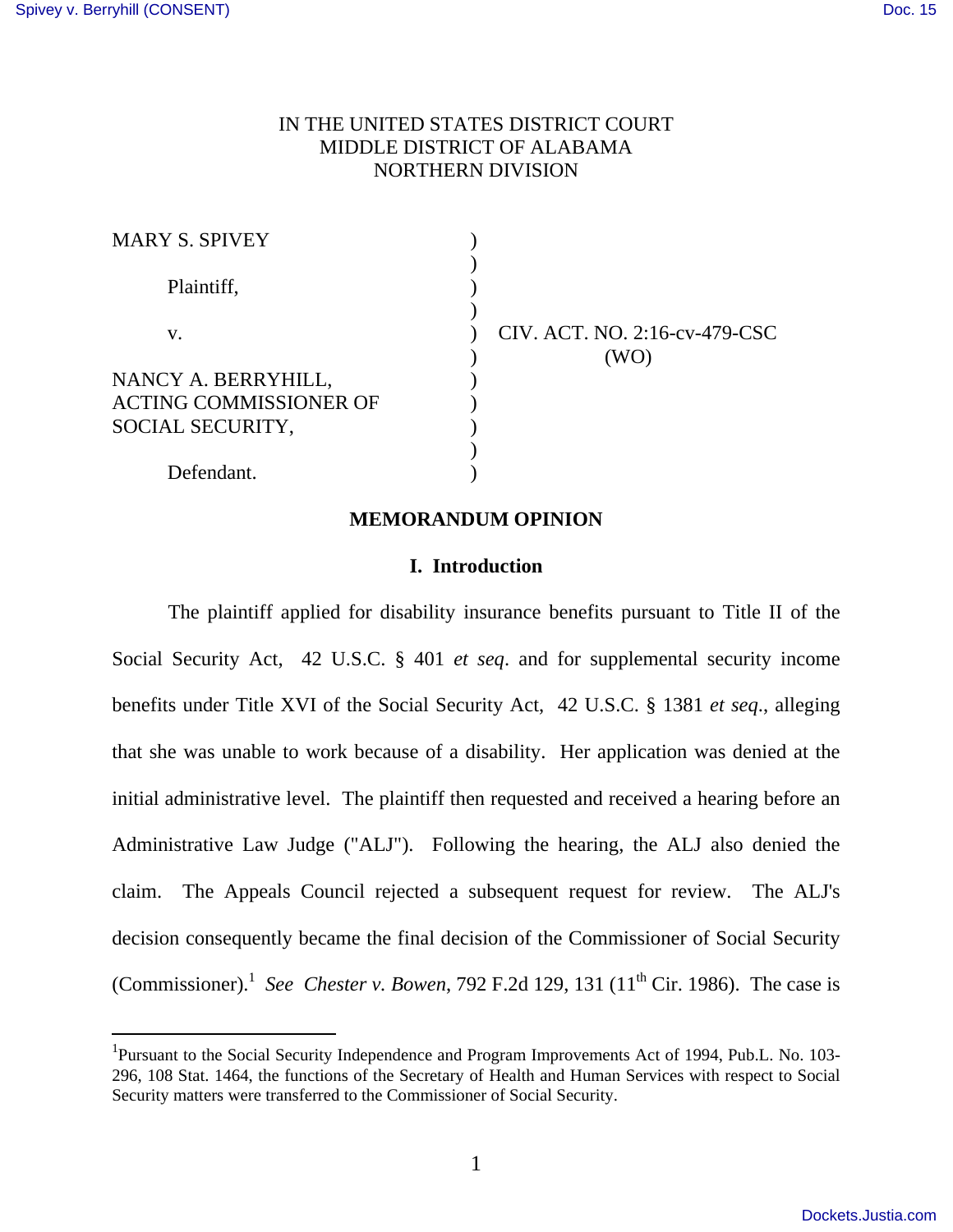now before the court for review pursuant to 42 U.S.C.  $\S$  405 (g) and 1383(c)(3).<sup>2</sup> Based on the court's review of the record in this case and the briefs of the parties, the court concludes that the decision of the Commissioner should be affirmed.

# **II. Standard of Review**

Under 42 U.S.C. §  $423(d)(1)(A)$ , a person is entitled to disability benefits when

the person is unable to

-

engage in any substantial gainful activity by reason of any medically determinable physical or mental impairment which can be expected to result in death or which has lasted or can be expected to last for a continuous period of not less than 12 months...

To make this determination<sup>3</sup> the Commissioner employs a five step, sequential

evaluation process. *See* 20 C.F.R. §§ 404.1520, 416.920.

(1) Is the person presently unemployed?

(2) Is the person's impairment severe?

(3) Does the person's impairment meet or equal one of the specific impairments set forth in 20 C.F.R. Pt. 404, Subpt. P, App. 1?

- (4) Is the person unable to perform his or her former occupation?
- (5) Is the person unable to perform any other work within the economy?

An affirmative answer to any of the above questions leads either to the next question, or, on steps three and five, to a finding of disability. A negative answer to any question, other than step three, leads to a determination of "not disabled."

*McDaniel v. Bowen, 800 F.2d 1026, 1030* (11<sup>th</sup> Cir. 1986).<sup>4</sup>

<sup>&</sup>lt;sup>2</sup>Pursuant to 28 U.S.C. § 636(c), the parties have consented to entry of final judgment by the United States Magistrate Judge.

<sup>&</sup>lt;sup>3</sup>A "physical or mental impairment" is one resulting from anatomical, physiological, or psychological abnormalities which are demonstrable by medically acceptable clinical and laboratory diagnostic techniques.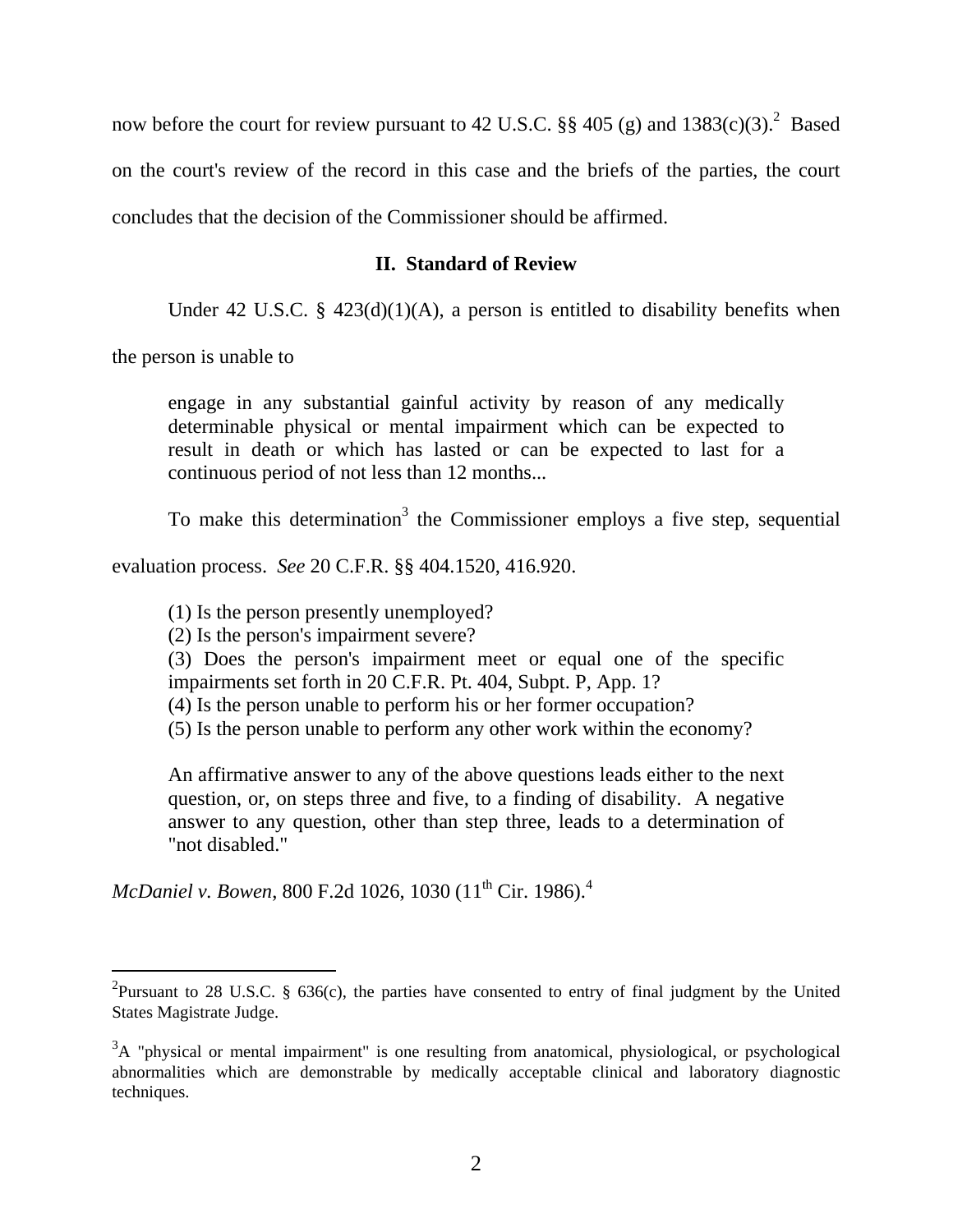The standard of review of the Commissioner's decision is a limited one. This court must find the Commissioner's decision conclusive if it is supported by substantial evidence. 42 U.S.C. § 405(g); *Ingram v. Comm'r of Soc. Sec. Admin.*, 496 F.3d 1253, 1260 (11<sup>th</sup> Cir. 2007). "Substantial evidence is more than a scintilla, but less than a preponderance. It is such relevant evidence as a reasonable person would accept as adequate to support a conclusion." *Richardson v. Perales*, 402 U.S. 389, 401 (1971); *Crawford v. Comm'r of Soc. Sec.*, 363 F.3d 1155, 1158–59 (11<sup>th</sup> Cir. 2004). A reviewing court may not look only to those parts of the record which supports the decision of the ALJ but instead must view the record in its entirety and take account of evidence which detracts from the evidence relied on by the ALJ. *Hillsman v. Bowen*, 804 F.2d 1179, 1180  $(11<sup>th</sup>$  Cir. 1986). The court "may not decide the facts anew, reweigh the evidence, or substitute . . . [its] judgment for that of the [Commissioner]." *Phillips v. Barnhart*, 357 F.3d 1232, 1240 n. 8 (11<sup>th</sup> Cir. 2004) (alteration in original) (quotation marks omitted).

[The court must, however,] . . . scrutinize the record in its entirety to determine the reasonableness of the [Commissioner's] . . . factual findings . . . No similar presumption of validity attaches to the [Commissioner's] . . . legal conclusions, including determination of the proper standards to be applied in evaluating claims.

*Walker v. Bowen, 826 F.2d 996, 999 (11<sup>th</sup> Cir. 1987).* 

 $\overline{a}$ 

 $^{4}$ McDaniel v. Bowen, 800 F.2d 1026 (11<sup>th</sup> Cir. 1986) is a supplemental security income case (SSI). The same sequence applies to disability insurance benefits. Cases arising under Title II are appropriately cited as authority in Title XVI cases. *See e.g. Ware v. Schweiker*, 651 F.2d 408 (5<sup>th</sup> Cir. 1981) (Unit A).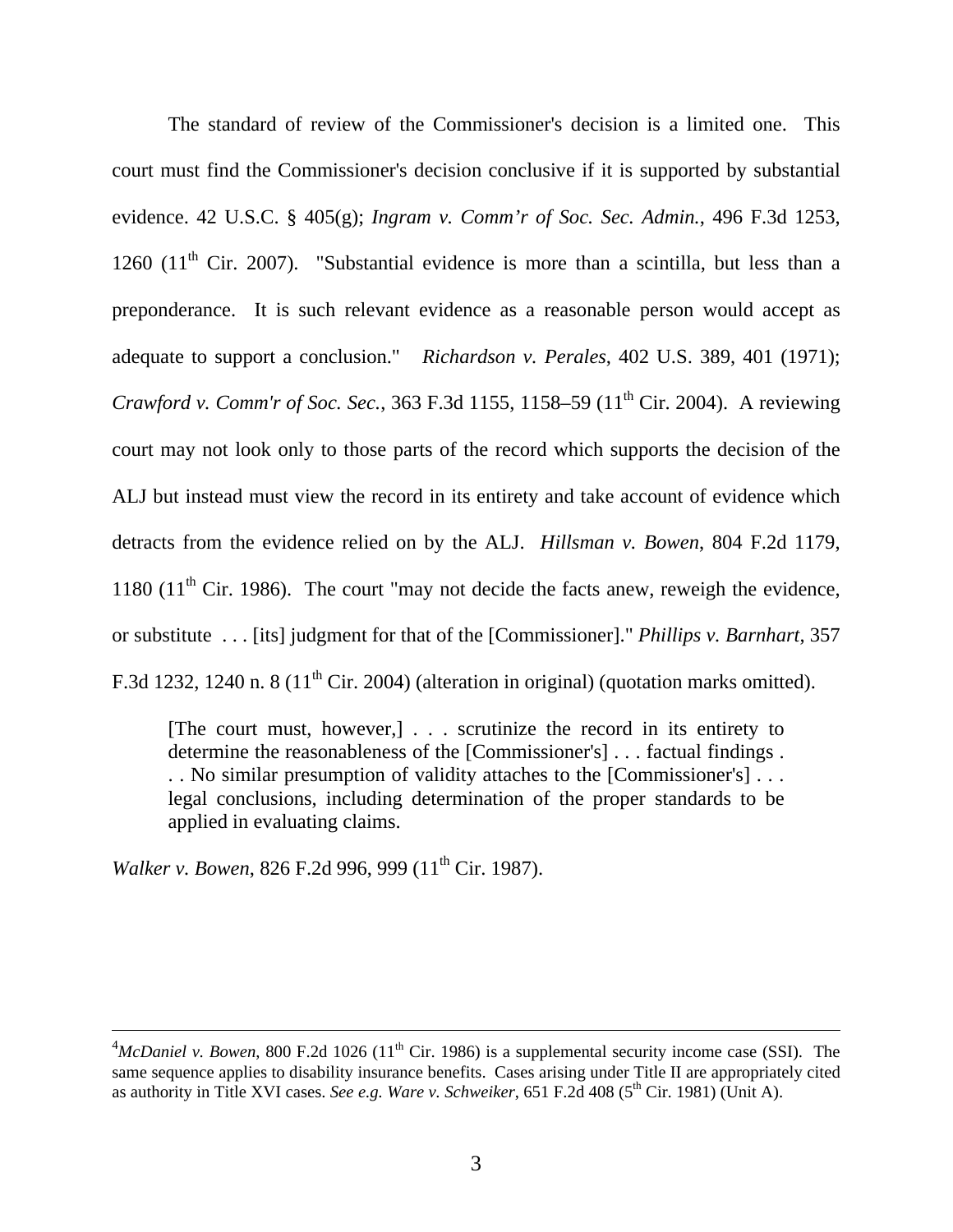#### **III. The Issues**

**A. Introduction.** The plaintiff was 45 years old at the time of the hearing before the ALJ and has a  $12<sup>th</sup>$  grade education. (R. at 40-41) The plaintiff's prior work experience includes work as a bookkeeper, receptionist and order clerk. (R. at 28) Following the administrative hearing, the ALJ concluded that the plaintiff has impairments of degenerative disc disease, degenerative joint disease (right knee and right shoulder), peptic ulcer, obesity, hypertension, and migraines. (R. at 21) Nonetheless, the ALJ concluded at Step 4 of the sequential evaluation process that the plaintiff was not disabled because she has the residual functional capacity to perform her prior sedentary work. (R. at 28)

**B. The Plaintiff's Claims.** As stated by the plaintiff, she present four claims for the court's review:

1. The Commissioner's decision should be reversed because the ALJ erred by failing to properly reject Ms. Spivey's testimony prior to issuing his unfavorable decision.

2. The Commissioner's decision should be reversed because the ALJ failed to properly evaluate Ms. Spivey's Chronic Pain Syndrome in accordance with Social Security Ruling 03-02p.

3. The Commissioner's decision should be reversed because the ALJ failed to properly consider the side effects of Ms. Spivey's prescribed medications upon her ability to work.

4. The Commissioner's decision should be reversed because the ALJ made internally inconsistent administrative findings that prevent the support of substantial evidence.

(Doc. # 12, Pl's Br. At 3)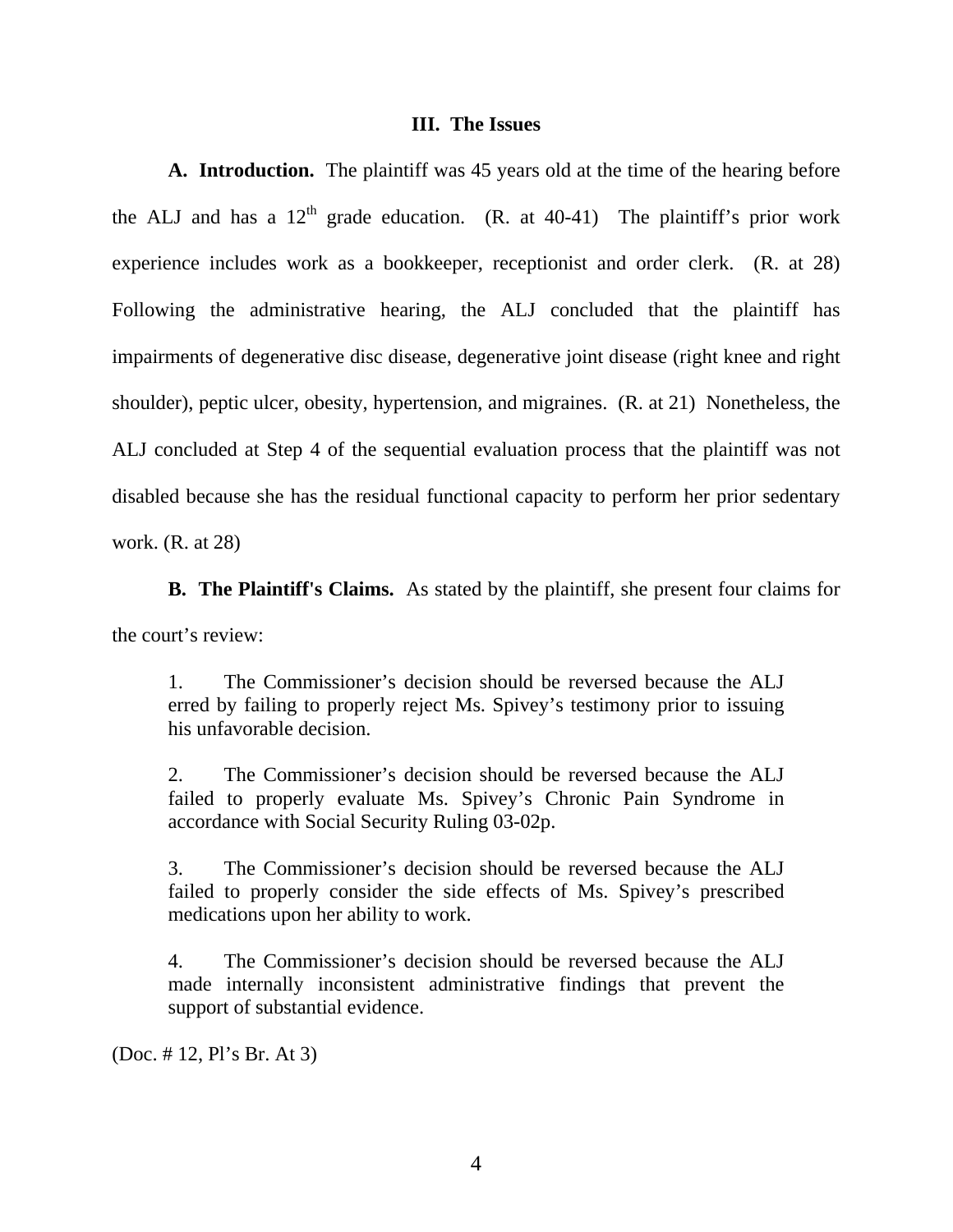#### **IV. Discussion**

**A. Introduction.** A disability claimant bears the initial burden of demonstrating an inability to return to her past work. *Lucas v. Sullivan*, 918 F.2d 1567 (11<sup>th</sup> Cir. 1990). In determining whether the claimant has satisfied this burden, the Commissioner is guided by four factors: (1) objective medical facts or clinical findings; (2) diagnoses of examining physicians; (3) subjective evidence of pain and disability, e.g., the testimony of the claimant and her family or friends; and (4) the claimant's age, education, and work history. *Tieniber v. Heckler*, 720 F.2d 1251 (11<sup>th</sup> Cir. 1983). The ALJ must conscientiously probe into, inquire of and explore all relevant facts to elicit both favorable and unfavorable facts for review. *Cowart v. Schweiker,* 662 F.2d 731, 735-36  $(11<sup>th</sup> Cir. 1981)$ . The ALJ must also state, with sufficient specificity, the reasons for his decision referencing the plaintiff's impairments.

*Any* such decision by the Commissioner of Social Security which involves a determination of disability and which is in whole or in part unfavorable to such individual *shall contain a statement of the case, in understandable language, setting forth a discussion of the evidence, and stating the Commissioner's determination and the reason or reasons upon which it is based.*

42 U.S.C. § 405(b)(1) (emphases added). Within this analytical framework, the court will address the plaintiff's claims.

**B. The Plaintiff's Credibility.** In this case, the ALJ made this general finding:

After careful consideration of the evidence, the undersigned finds that the claimant's medically determinable impairments could reasonably be expected to cause the alleged symptoms; however, the claimant's statements concerning the intensity, persistence and limiting effects of these symptoms are not entirely credible for the reasons explained in this decision.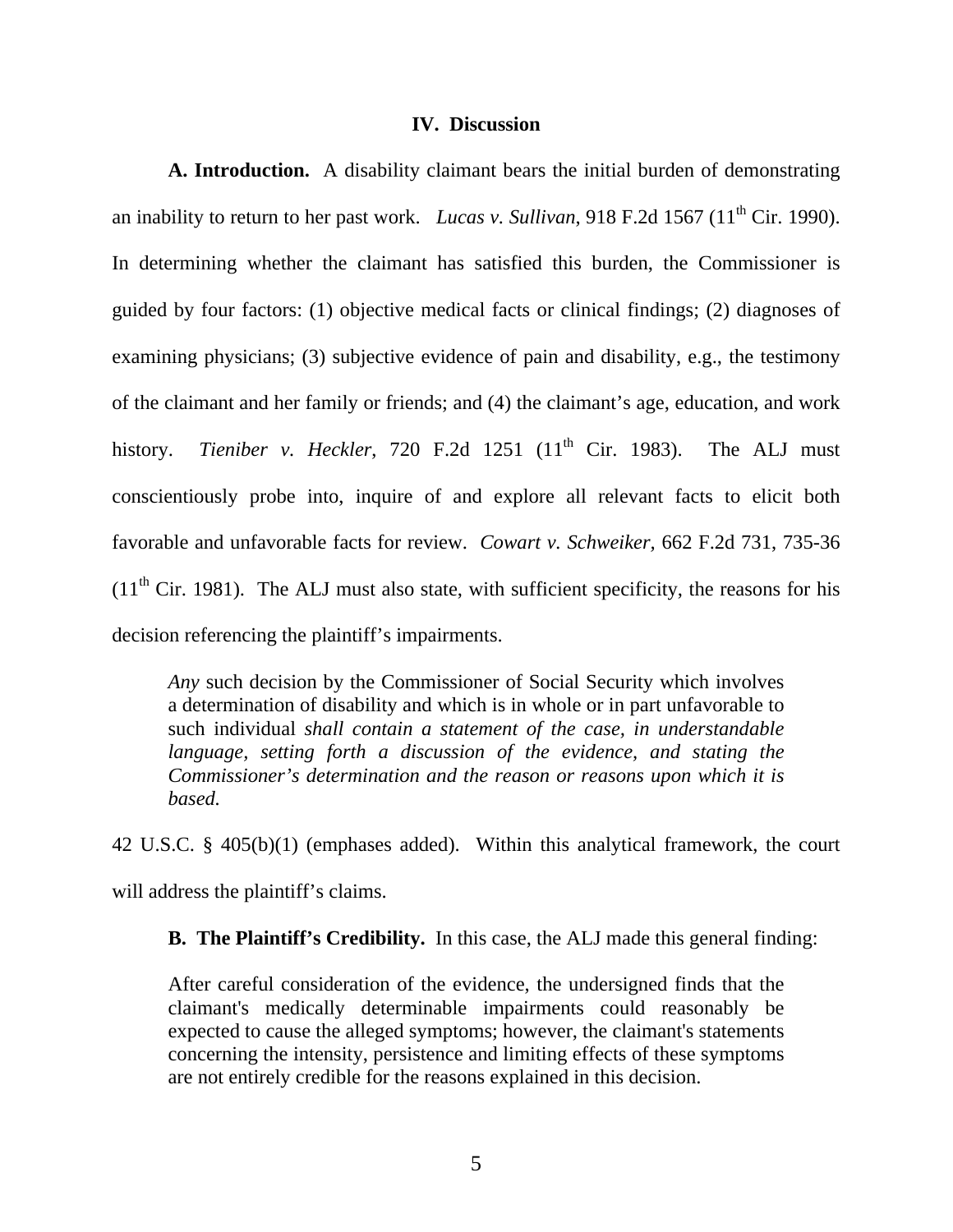(R. at 23)

 The plaintiff claims this conclusion was error. When a Social Security claimant attempts to prove disability based on her subjective complaints, she must provide evidence of an underlying medical condition and either objective medical evidence confirming the severity of her alleged symptoms or evidence establishing that her medical condition could be reasonably expected to give rise to her alleged symptoms. *See* 20 C.F.R. § 416.929(a), (b); *Wilson v. Barnhart*, 284 F.3d 1219, 1225–26 (11<sup>th</sup> Cir. 2002). If the objective medical evidence does not confirm the severity of the claimant's alleged symptoms but the claimant establishes that she has an impairment that could reasonably be expected to produce her alleged symptoms, the ALJ must evaluate the intensity and persistence of the claimant's alleged symptoms and their effect on her ability to work. *See* 20 C.F.R. § 416.929(c), (d); *Wilson*, 284 F.3d at 1225-26. This entails the ALJ determining a claimant's credibility with regard to the allegations of pain and other symptoms. *See id.* The ALJ must "[explicitly articulate] the reasons justifying a decision to discredit a claimant's subjective pain testimony." *Moore v. Barnhart*, 405 F.3d 1208, 1212 n.4 ( $11<sup>th</sup>$  Cir. 2005). When the reasoning for discrediting is explicit and supported by substantial evidence, "the record will not be disturbed by a reviewing court." *Foote v. Chater*, 67 F.3d 1553, 1562 (11<sup>th</sup> Cir. 1995).

 In this case, the ALJ considered all of the plaintiff's medical evidence as well as the opinion of her treating physician, the consulting physician examination and the conclusions of the Social Security medical consultant. In addition, the ALJ considered the plaintiff's daily activities. Based on all of that, the ALJ said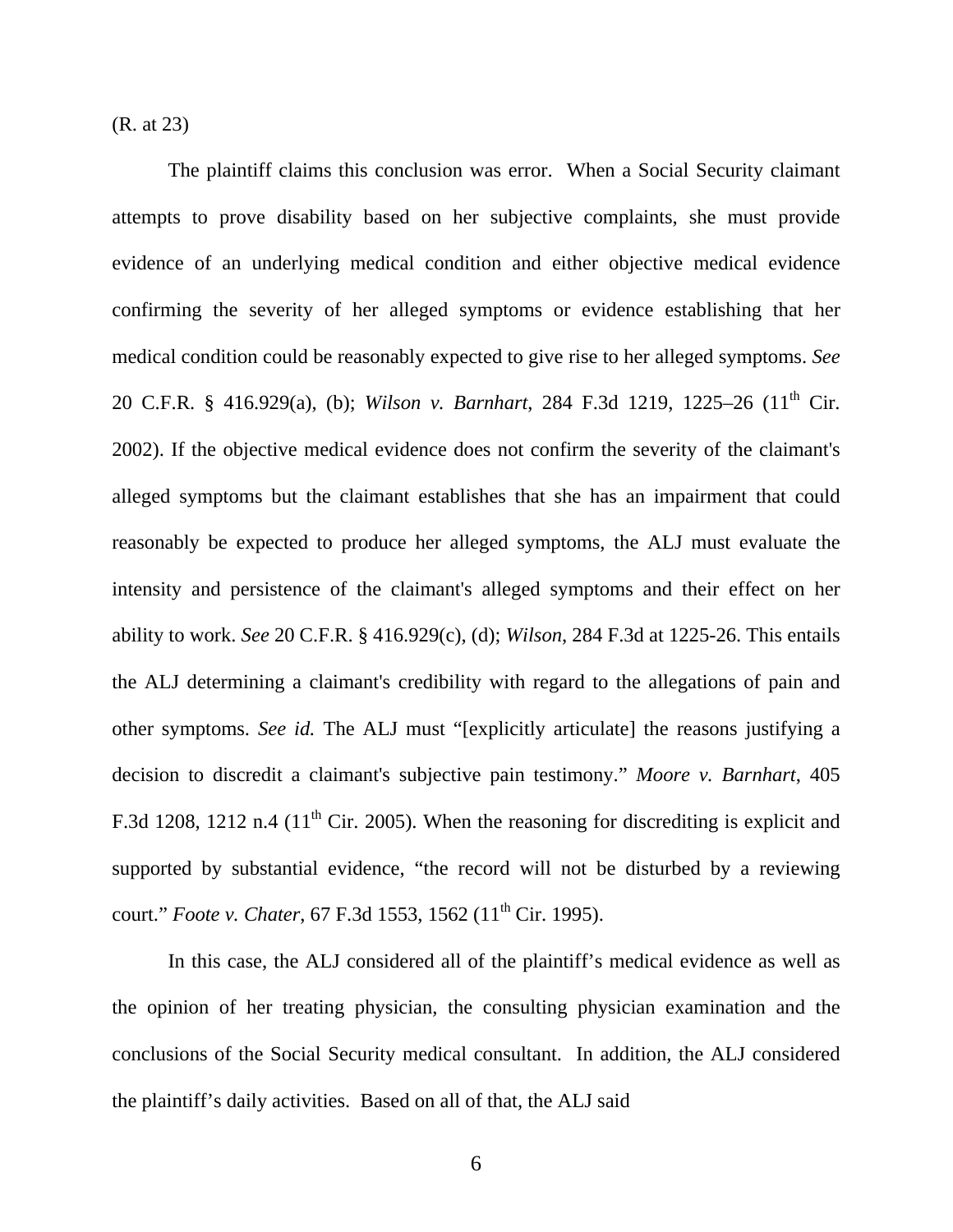In evaluating the totality of evidence in this case, the claimant's subjective allegations of record regarding her symptoms and limitations exceed the minimal objective findings of abnormality documented in the medical evidence. A DDS Medical Consultant concluded the claimant could work with some limitations. The undersigned does find that the claimant has the ability to perform sedentary level work, though with certain significant limitations as outlined in the above-announced residual functional capacity assessment.

(R. at 27)

 The court has carefully reviewed the record in this case and concludes that the ALJ's reasons for discrediting the magnitude of the plaintiff's subjective complaints are explicit and supported by substantial evidence. Several of the plaintiff's arguments warrant further discussion.

 Spivey argues that two of the ALJ's statements to the effect "that the objective evidence shows the Ms. Spivey's medically determinable back condition is not as severe as she alleges inappropriately requires Ms. Spivey to objectively confirm the pain she alleges." (Doc. # 12 at 7) This is a mischaracterization of the ALJ's conclusions. He did not require Spivey to bring forth objective evidence of pain. Rather, he first found that her conditions reasonably could produce pain but, based on his review of all the evidence, concluded that her allegations of disabling pain were not credible.

 When considering the plaintiff's activities of daily living, the ALJ said that those activities were "not suggestive of disabling incapacity." (R. at 27) Spivey contends that was error because she is not required to show complete incapacitation to be deemed credible. Spivey's parsing of the ALJ's choice of words is not persuasive. The ALJ

7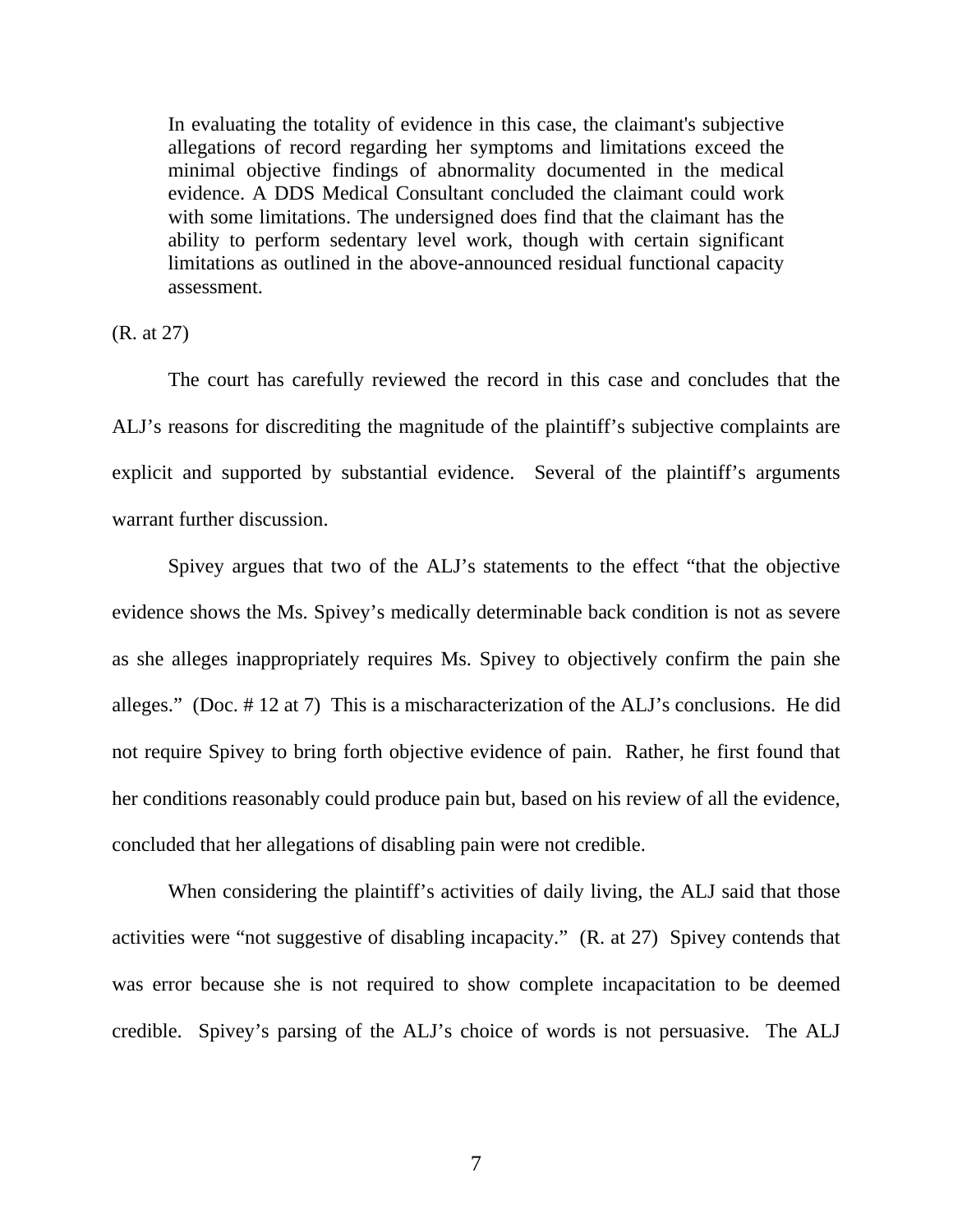considered Spivey's daily activities as a part of the evidence he relied upon to find that she was not fully credible.

 Spivey also argues that the ALJ failed to consider Spivey's poverty in making his credibility findings.

 Moreover, the ALJ noted that Ms. Spivey received "conservative medical treatment through [medication] at Health Services" (Tr. 25). In issuing his attempted reasons for his negative credibility finding, the ALJ also noted that Ms. Spivey's "allegation of disability [was] simply disproportionate to what the medical record demonstrates" (Tr. 27). In so finding, the ALJ failed to consider or evaluate Ms. Spivey's poverty on her ability to receive adequate medical care for her medically determinable impairments.

(Doc. # 12 at 8)

In *Dawkins v. Bowen*, 848 F. 2d 1211, 1213 (11<sup>th</sup> Cir. 1988), the Eleventh Circuit held that where a claimant cannot afford a prescribed treatment and cannot otherwise obtain the treatment, noncompliance with the prescribed treatment is excused. But the ALJ did not find Spivey lacked credibility because she did not seek or comply with her treatment. Rather, the ALJ found that her treatment was "conservative." In other words, the ALJ considered the *type* of treatment Spivey received, not its *frequency* or her compliance. There was no *Dawkins, supra,* error.

**C. Chronic Pain Syndrome.** Spivey contends that the Commissioner's decision should be reversed because the ALJ failed to properly evaluate Ms. Spivey's Chronic Pain Syndrome in accordance with Social Security Ruling 03-02p. Spivey is correct that SSR 03-02p states that if

the evidence is inadequate to determine whether the individual is disabled, . . . [the ALJ] must first recontact the individual's treating or other medical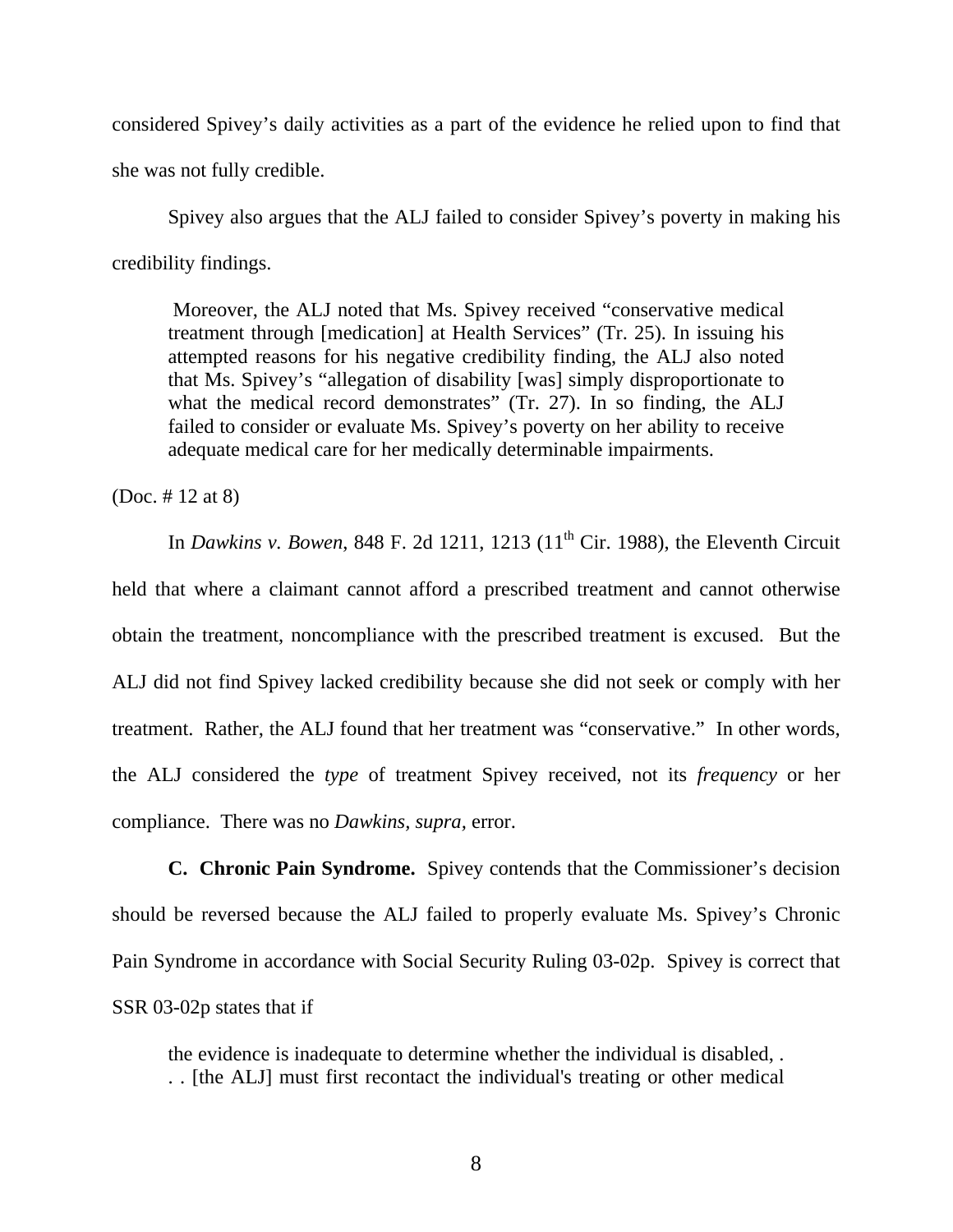source(s) to determine whether the additional information needed is readily available . . .

Two physicians diagnosed Spivey with chronic pain syndrome. In his opinion, the

ALJ considered the question of chronic pain syndrome.

The claimant received conservative medical treatment through mediation (sic) at Health Services. On November 20, 2013, the claimant complained of vomiting and back pain. She was diagnosed with Chronic Pain Syndrome. However, her musculoskeletal examination was normal (Exhibit 13F, Pages 9-11). In evaluating this case, the claimant's chronic pain was considered. According to SSR 03-02p, Chronic Pain Syndrome is characterized by trauma from a single extremity. It can also result from diseases, surgery, or injury affecting other parts of the body. The most common acute clinical manifestations include complaints of intense pain and findings indicative of autonomic dysfunction at the site of the precipitating trauma. Symptoms are typically persistent, burning, aching, or searing pain that is initially localized to the site of the injury, which results in impaired mobility of the affected region. Chronic Pain Syndrome is not a listed impairment as the limitations based on pain reported by the claimant are not substantiated by the objective evidence in file. In this case, the doctor did not provide detailed information to support the conclusion that the claimant has Chronic Pain Syndrome. The doctor did note the claimant had a gait disturbance, numbness in extremities, back pain, and joint swelling. However, the doctor's assessment of chronic pain seems to be based primarily on the claimant's self-report instead of a physical examination.

\* \* \* \*

Aaron Shinkle, M.D., also provided conservative treatment through medication for the claimant for her musculoskeletal conditions including lumbago and lumbar radiculitis/failed back. The doctor also diagnosed the claimant with headaches. Additionally, the claimant was diagnosed with Chronic Pain Syndrome (Exhibit 14F). In contrast to the claimant's diagnosis of Chronic Pain Syndrome from Health Services, Dr. Shinkle indicated tenderness at the claimant' s spine and facet joint and decreased flexion, decreased extension, and decreased lateral bending. However, Dr. Shinkle also noted that the claimant's gait and station were normal. The claimant also had a normal motor examination (Exhibit 14F, Page 3). Thus, although Dr. Shinkle provides more information in assessing the claimant's Chronic Pain Syndrome, he still does not indicate with specific details the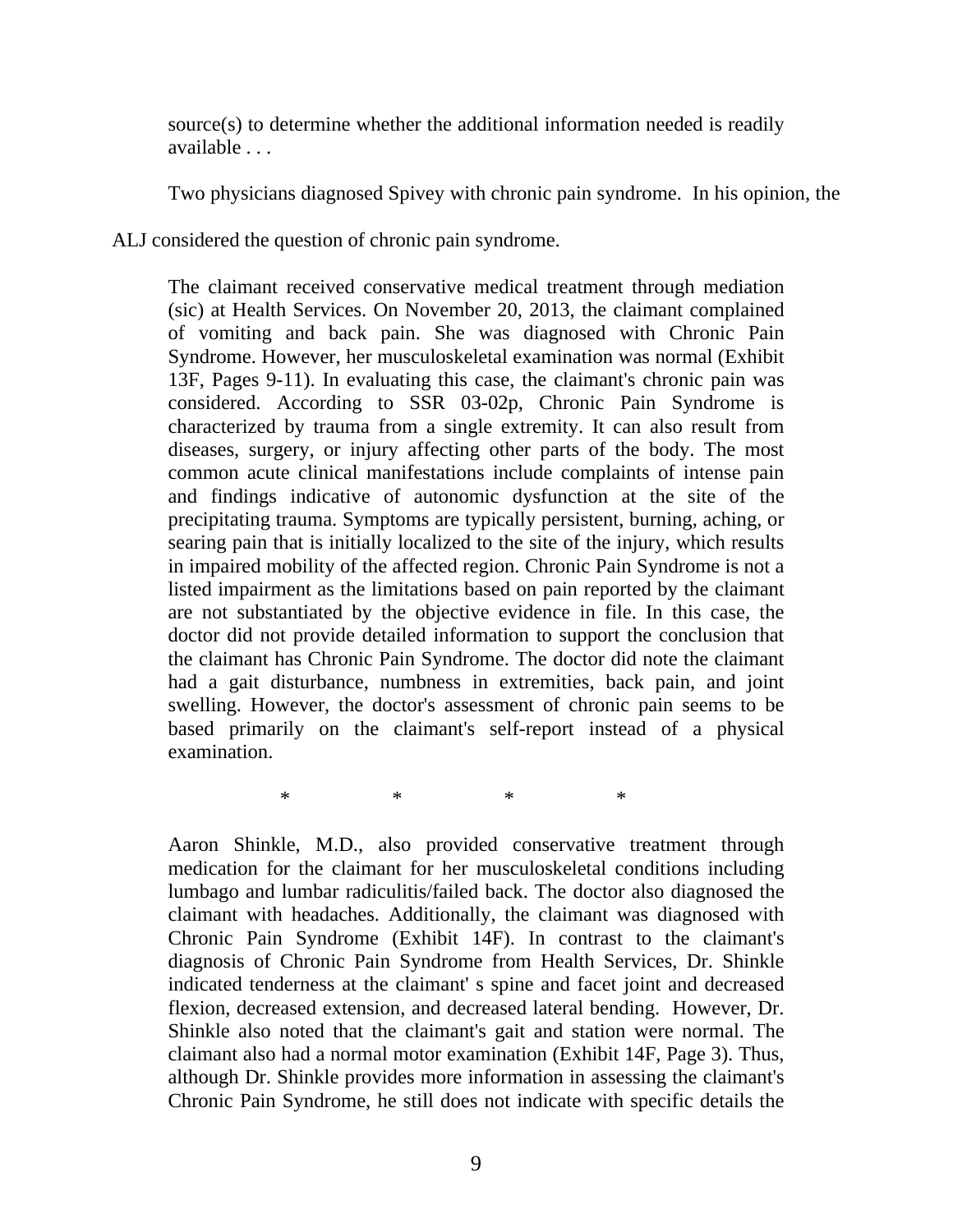extent of the claimant's decreased flexion, extension, and lateral bending in order to justify a diagnosis of Chronic Pain Syndrome.

(R. at 25-26)

The ALJ found Spivey was not entitled to benefits because she could return to her

prior work. A Social Security claimant bears the burden of establishing inability to

perform her previous work. *Lucas v. Sullivan*, 918 F.2d 1567, 1571 (11<sup>th</sup> Cir. 1990).

A diagnosis of RSDS/CRPS requires the presence of complaints of persistent, intense pain that results in impaired mobility of the affected region. The complaints of pain are associated with:

- Swelling;
- Autonomic instability—seen as changes in skin color or texture, changes in sweating (decreased or excessive sweating), skin temperature changes, or abnormal pilomotor erection (gooseflesh);
- Abnormal hair or nail growth (growth can be either too slow or too fast);
- Osteoporosis; or
- Involuntary movements of the affected region of the initial injury

## (SSR 03-02p)

 The ALJ found that the evidence did not support the diagnosis. It was the responsibility of Spivey to produce sufficient evidence to support a diagnosis of chronic pain syndrome. The evidence does not suggest she meets the diagnostic criteria specified in the SSR and does not suggest that additional information would change that conclusion. The ALJ did not err.

**D. Medication Side Effects.** Spivey contends that the ALJ failed to properly consider the side effects of her prescribed medications upon her ability to work. At the hearing before the ALJ, Spivey testified that her medications make her sleepy and affects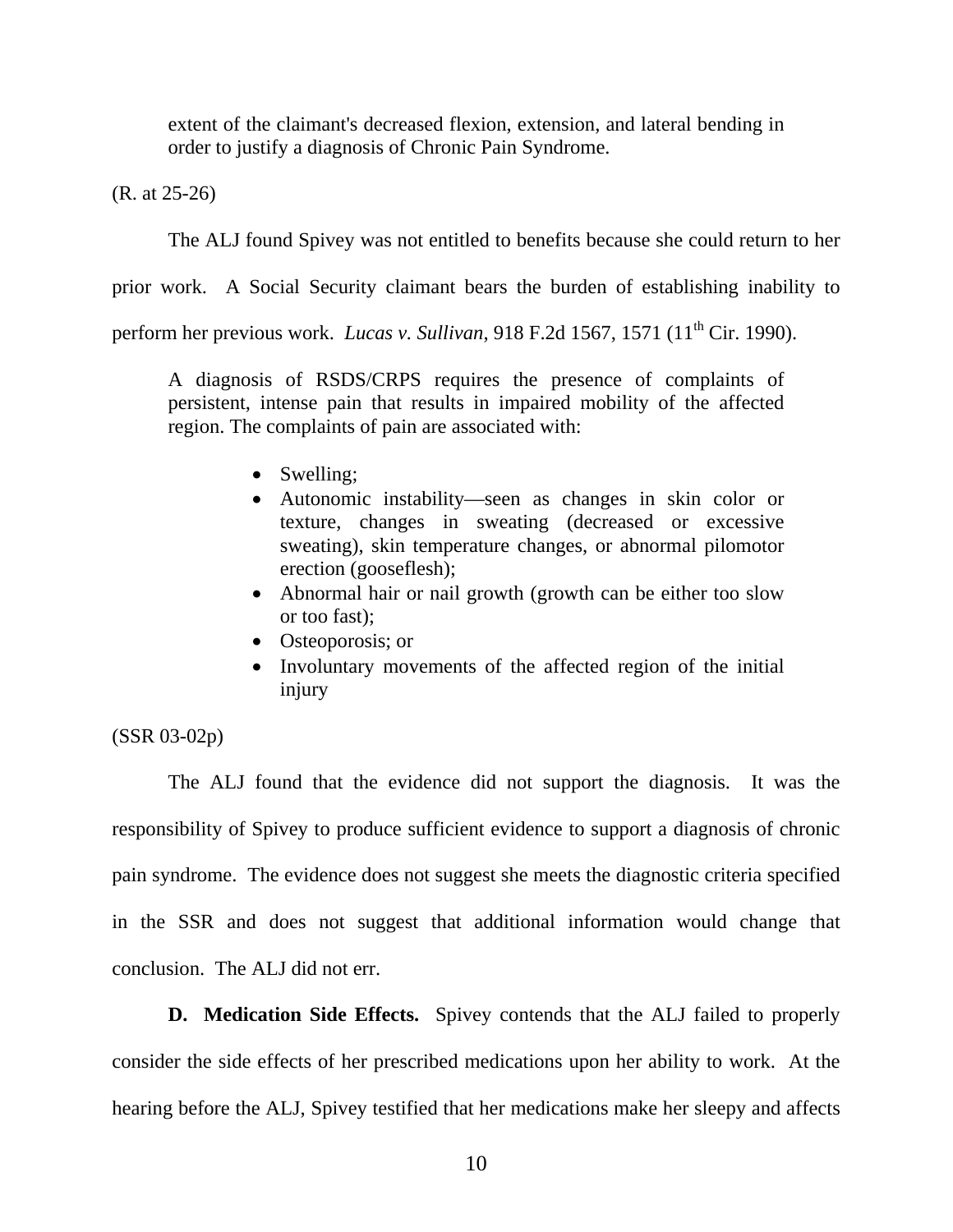her ability to concentrate. (R. at 47) Spivey argues that this case must be remanded to the Commissioner because "the ALJ failed to make an administrative finding regarding the medication side effects  $\dots$  " (Doc. # 12 at 12) However, the ALJ did consider the side effects of Spivey's medications. "In determining the claimant residual functional capacity, the undersigned also considered the impact of other factors, such as the effects of the claimant's medications." (R. at 28) In conjunction with the ALJ's credibility findings, the court finds no error.

**E. Internally Inconsistent Findings.** Spivey contends that "the Commissioner's decision should be reversed because the ALJ made internally inconsistent administrative findings that prevent the support of substantial evidence." (Doc. # 12 at 12) This argument is premised on the general requirement that it is the responsibility of an ALJ to resolve conflicts, inconsistencies or ambiguity in the administrative record. *See e.g., Hudson v. Heckler*, 755 F.2d 781, 785 (11<sup>th</sup> Cir. 1985). Spivey argues as follows:

the ALJ himself created the inconsistency by first assigning great weight to Dr. Robertson's medical consultant opinion even though he himself found that Ms. Spivey had significantly more limitations than assessed by Dr. Robertson (Tr. 27).

(Doc. # 12 at 13)

 The short answer to this argument is that there is no inconsistency. The ALJ did give great weight to the consultant's opinion, but nonetheless chose to find residual functional capacity limitations greater than what the consultant found.

[M]ore weight is given to the consultant's opinion that than of Dr. Solomon. However, considering the claimant's history of back pain and ongoing abdominal complaints, the undersigned finds the limitations cited in the above-announced residual functional capacity assessment more reasonable